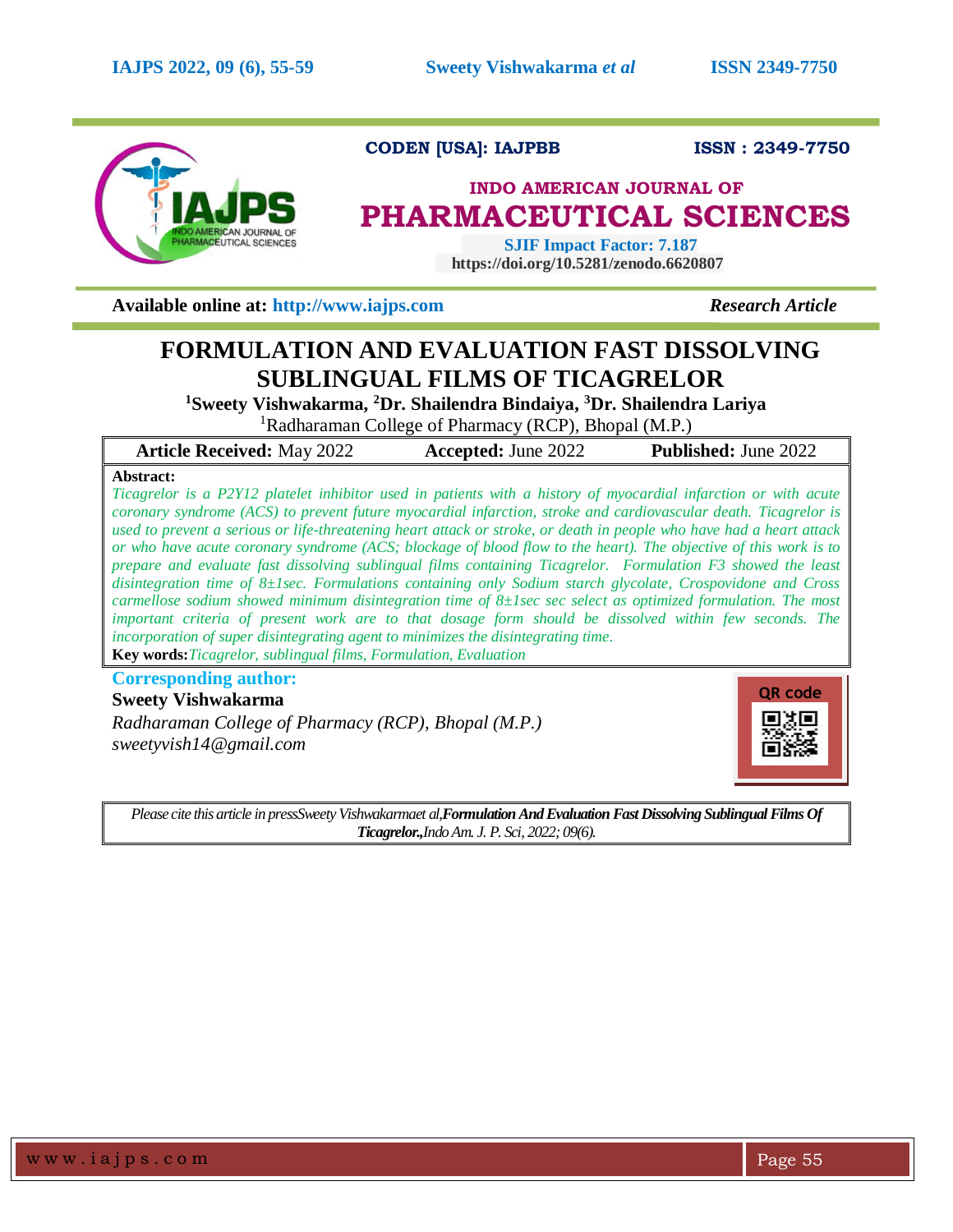### **INTRODUCTION:**

The Fast-Dissolving Drug Delivery Systems was an advancement that came into existence in the early 1970's and combats over the use of the tablets, syrups, capsules which are the other oral drug delivery systems. Fast Dissolving Drug Delivery Systems serves as a major benefit over the conventional dosage forms since the drug gets rapidly disintegrated & dissolves in the saliva without the use of water. [1]

It provides the direct entry into the systemic circulation thereby avoiding the hepatic first pass Effect and ease of administration. [2] This delivery system consists of a thin film, is simply place below the tongue, instantly wet by saliva; the film rapidly dissolves. Then it rapidly disintegrates and dissolves to release the medication for systemic absorption This fast-dissolving action is primarily due to the large surface area of the film, which wets quickly when exposed to the moist sublingual environment. [3] FDFs are useful in patients such as paediatric, geriatrics, bedridden, emetic patients, diarrhoea, sudden episode of allergic, attacks, or coughing for those who have an active life style. [4]

However per-oral administration of drugs gives rise to some problems such as hepatic first pass metabolism and degradation within the GI tract. These problems can be overcome by administration through the sublingual mucosa. The sublingual route can produce a rapid onset of action within a short period of time due to high permeability and vascularization of the sublingual mucosa. Fast dissolving film is prepared using hydrophilic polymers that rapidly dissolves or disintegrates within few seconds. [5]

There has been increased demand for the novel dosage form to gain more patient compliance. Fast dissolving films recently have acquired great importance in the pharmaceutical industry due to their unique properties and specific advantages like no need of water for disintegration, accurate dosing, rapid onset of action, ease of transportability, ease of handling, pleasant taste and improved patient compliance. Fast dissolving film is a type of drug delivery system, which when placed in the oral cavity it rapidly disintegrates and dissolves to release the medication for oromucosal and intragastric absorption, without chewing and intake of water. This technology evolved over the past few years from the confection and oral care markets in the form of

breath strips and became a novel and widely accepted form by consumers.

Ticagrelor is a P2Y12 platelet inhibitor used in patients with a history of myocardial infarction or with acute coronary syndrome (ACS) to prevent future myocardial infarction, stroke and cardiovascular death. Ticagrelor is used to prevent a serious or life-threatening heart attack or stroke, or death in people who have had a heart attack or who have acute coronary syndrome (ACS; blockage of blood flow to the heart). The objective of this work is to prepare and evaluate fast dissolving sublingual films containing Ticagrelor.

# **MATERIAL AND METHODS: Material:**

Ticagrelor was obtained as a gift sample from Pharmaceutical Company. HPMC was procured from Qualikems fine chem Pvt Ltd Vadodhara. PEG400, sodium starch glycolate, croscarmellose sodium was obtained from S.D fine chemicals limited, Mumbai. Citric acid, ethanol was obtained from Loba Chemical Pvt Ltd (Mumbai, India). Hydrochloric acid, KH2PO4, NaoH was obtained from S. D. Fine Chem. Ltd., Mumbai. All other chemical were purchased from Hi Media, Mumbai. Double distilled water was prepared freshly and used whenever required. All the chemicals used in this work were of analytical grade.

# **Methods:**

#### **Formulation:**

Drug (Ticagrelor) containing fast dissolving films were fabricated by the solvent casting method. Xanthan gum, Gelatin, Gum acacia, cross carmellose sodium, Aspartame by solvent casting technique with ice cold distilled water and sublingual films were prepared. Drug solution was sonicated for 30-45 min to solubilize the drug completely in the solvent. Drug solution was poured into polymeric solution and ethanol was added for alkaline hydrolysis. Both solutions are uniformly mixed to get a homogeneous solution on magnetic stirrer at 250-320 rpm. Then this solution was spread on film former by adjusting the desired temperature on glass moulds of 15cm\*5 cm<sup>2</sup>. Once the wafer sheet was ready, it was cut into desired size of  $2.5*2.5$  cm<sup>2</sup> cm was dried and The dried films were carefully removed from the glass plates and was cut into size required for testing. The films were stored in air tight plastic bags till further use. The composition of sublingual films is given in Table 1 [6].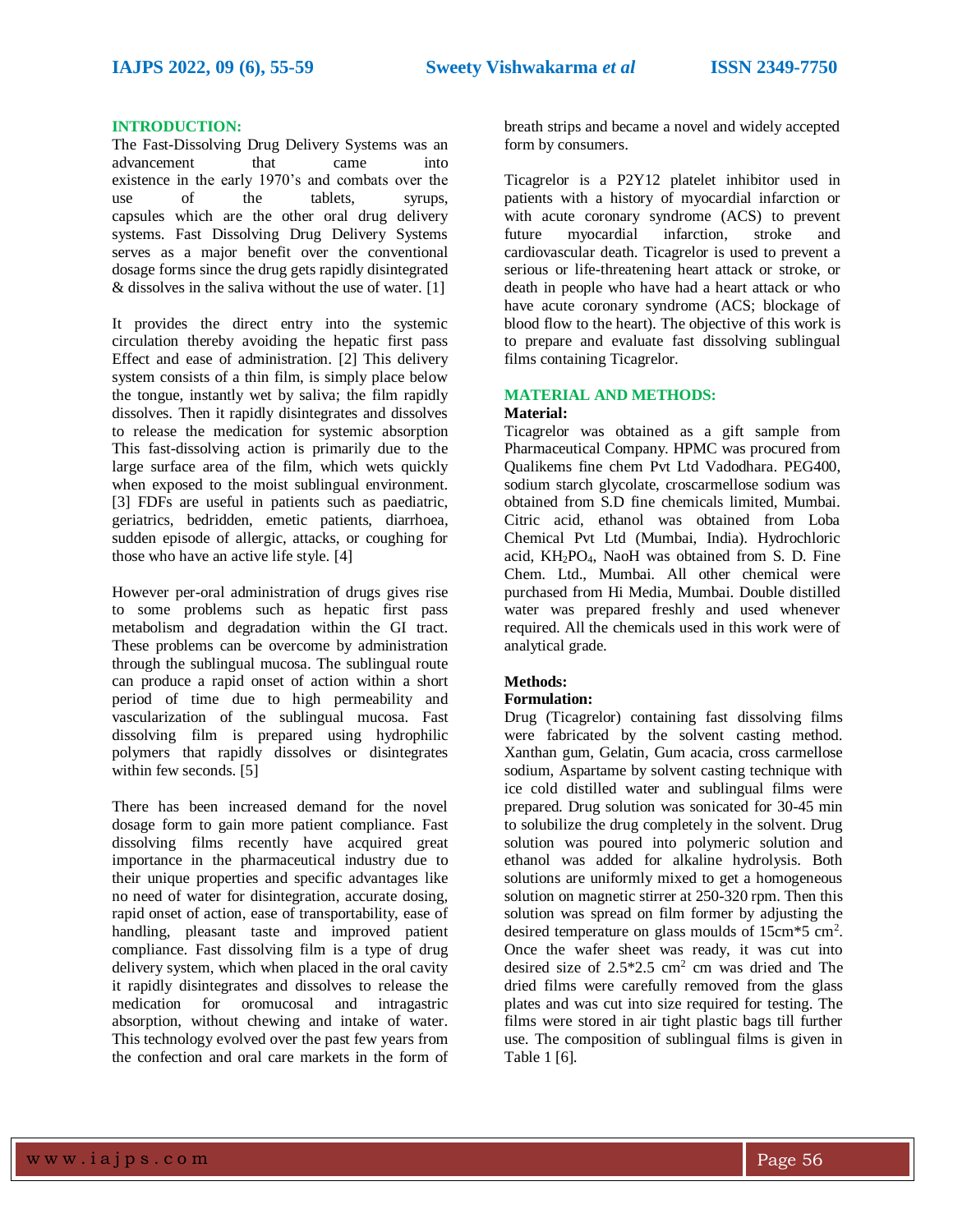|                                           |     |     |     |           | $\sim$ pointed on $\alpha$ is a many in ordering region to |           |     |     |     |
|-------------------------------------------|-----|-----|-----|-----------|------------------------------------------------------------|-----------|-----|-----|-----|
| Name of ingredients<br>(mg for 12 strips) | F1  | F2  | F3  | <b>F4</b> | F5                                                         | <b>F6</b> | F7  | F8  | F9  |
| <b>API</b>                                | 720 | 720 | 720 | 720       | 720                                                        | 720       | 720 | 720 | 720 |
| Sodium starch<br>glycolate                | 100 | 200 | 300 | 100       | 200                                                        | 300       | 100 | 200 | 300 |
| Crospovidone                              | 25  | 50  | 100 | 25        | 50                                                         | 100       |     | -   |     |
| <b>Cross carmellose</b><br>sodium         | 25  | 50  | 75  |           |                                                            | -         | 25  | 50  | 75  |
| <b>Gelatin</b>                            | -   |     | ٠   | 25        | 50                                                         | 75        | 25  | 50  | 75  |
| <b>Methyl Paraben</b>                     | 20  | 20  | 20  | 20        | 20                                                         | 20        | 20  | 20  | 20  |
| <b>Aspartame</b>                          | 20  | 20  | 20  | 20        | 20                                                         | 20        | 20  | 20  | 20  |
| <b>Citric acid</b>                        | 50  | 50  | 50  | 50        | 50                                                         | 50        | 50  | 50  | 50  |
| DM water $\gamma$ as to (ml)              | 30  | 30  | 30  | 30        | 30                                                         | 30        | 30  | 30  | 30  |

**Table 1: Selection and Optimization of Films Forming Agents**

### **Evaluation of prepared Films: Thickness:**

Three random films were selected from each batch and the thickness was measured

at three different places using a vernier caliper [7].

#### **Weight uniformity:**

For each formulation, three randomly selected patches were used. For weight variation test, 10 films from each batch were weighed individually by digital electronic balance and the average weight and relative standard deviation was calculated [8].

#### **Surface pH Determination:**

The surface pH of fast dissolving films was determined in order to investigate the possibility of any side effects in vivo. As an acidic or alkaline pH may cause irritation to the oral mucosa, it is important to keep the surface pH as close to neutral as possible. The wafer to be tested was placed in a

Percentage of Moisture Content =

#### **Drug Content Analysis:**

The patches  $(n=3)$  of specified area were taken into a 10 ml volumetric flask and dissolved in methanol and volume was made up with 10 ml methanol. Subsequent dilutions were made and analyzed by UV spectrophotometer at 300nm.

### **Disintegrating time:**

The most important criteria of present work are to that dosage form should be dissolved within few seconds. The incorporation of polymers to minimizes the disintegrating time. In vitro disintegration time was determined by placing the wafer in a Petridis

Petri dish and was moistened with 0.2 ml of distilled water. The electrode of pH meter (Electronic india) was placed on the surface of wafer to determine the surface pH [8].

### **Folding Endurance:**

This was determined by repeatedly folding one films at the same place until it broke. The number of times the films could be folded at the same place without breaking cracking gave the value of folding endurance.

# **Percentage of Moisture Content:**

The films were weighed individually and kept in desiccators containing activated silica at room temperature for 24 hrs. Individual films were weighed repeatedly until they showed a constant weight. The percentage of moisture content was calculated as the difference between initial and final weight with respect to final weight [9].

Initial weight – Final weight<br>Initial weight  $x$  100

containing 10ml distilled water with swirling every 10 sec. The time at which the wafer disintegrated was noted.

#### *In vitro* **dissolution study:**

The *in vitro* dissolution test was performed using the USPXXX dissolution apparatus II (Paddle type). The dissolution studies were carried out at 37±0.5°C; with stirring speed of 50 rpm in 900 ml phosphate buffer (pH 6.8). Films size required for dose delivery  $(2.5 \times 2.5 \text{ cm}^2)$  was used. Five ml aliquot of dissolution media was collected at time intervals of 1, 2, 5, 10 and 15 minutes and replaced with equal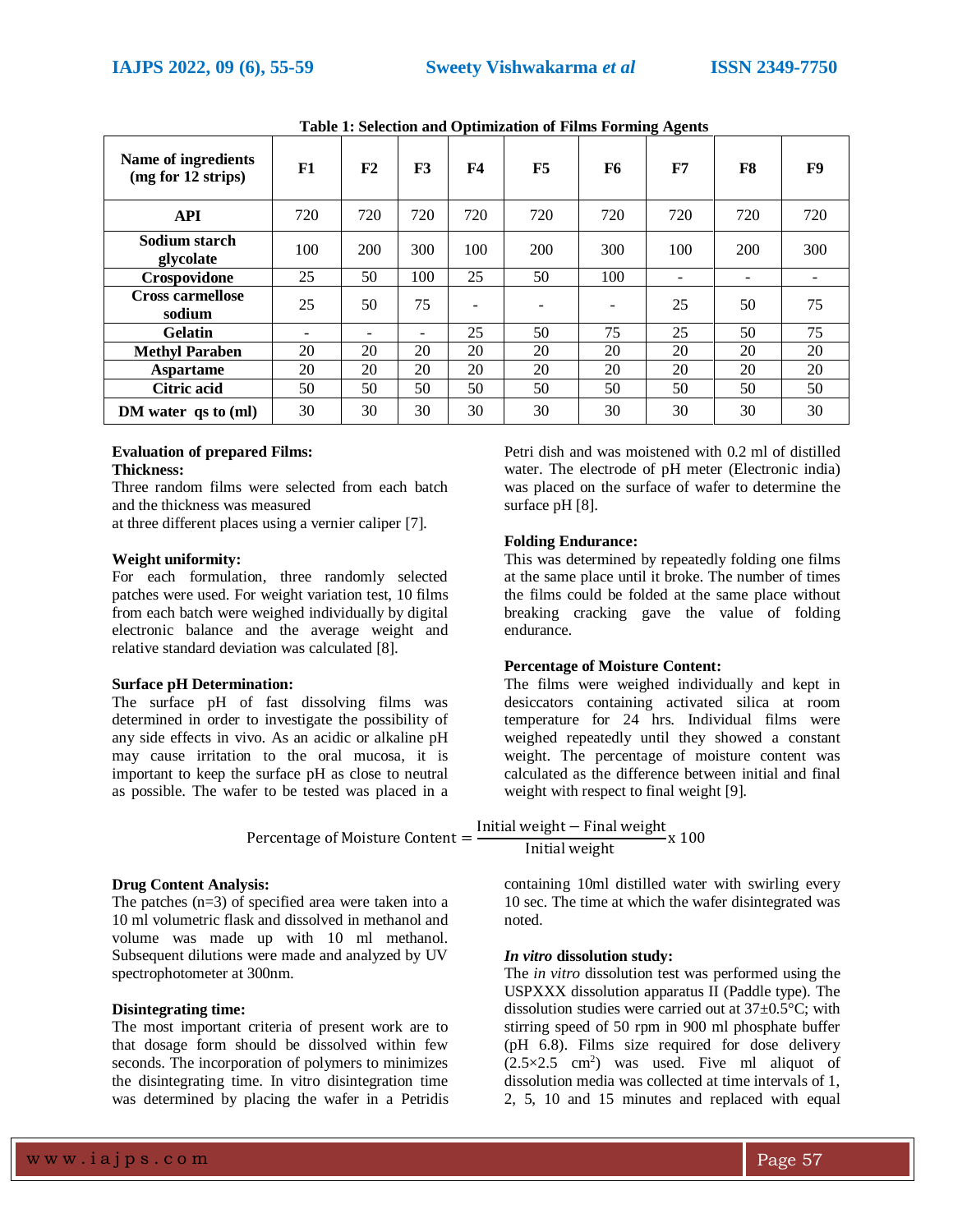volumes of phosphate buffer (pH 6.8). The collected samples were filtered through 0.45 μm membrane filter and the concentration of the dissolved Ticagrelor was determined using UV-Visible spectrophotometer at 300nm. The results were presented as an average of three such concentrations [9].

#### **RESULTS AND DISCUSSION:**

Drug content was analyzed by UV-Visible spectrophotometer at 300nm. The percentage drug content was between 96.65±0.16% and 99.65±0.18% as shown in Table 8.3, which proved uniform drug distribution within the Ticagrelor films.All preparations absorb moisture at a very fast rate and they disintegrate as soon as they come in contact with water. The formulated Ticagrelor films showed a disintegration time in the range of  $7\pm1-22\pm4\text{sec}$  (as shown in Table 8.3). Formulation F3 showed the least disintegration time of 8±1sec. Formulations containing only Sodium starch glycolate, Crospovidone and Cross carmellose sodium showed minimum disintegration time of  $8\pm1$ sec sec select as optimized formulation. The most important criteria of present work are to that dosage form should be dissolved within few seconds. The incorporation of super disintegrating agent to minimizes the disintegrating time. Three super disintegrating agents were selected for this work.

| <b>Formulation</b><br>code | Thickness* | Weight*     | <b>Folding</b><br>endurance* | Surface pH<br><b>Determination</b> | Percentage<br>of | Drug             | <b>Disintegrating</b><br>time |
|----------------------------|------------|-------------|------------------------------|------------------------------------|------------------|------------------|-------------------------------|
|                            | in um      | mg          |                              |                                    |                  | content          |                               |
|                            |            |             | (Times)                      |                                    | <b>Moisture</b>  | analysis         | (Sec.)                        |
|                            |            |             |                              |                                    | Content*         | $\frac{9}{6}$    |                               |
| F1                         | $75 + 4$   | $145 + 5$   | $125 + 5$                    | $6.3 \pm 0.1$                      | $2.15 \pm 0.12$  | $98.85 \pm 0.25$ | $18+3$                        |
| F <sub>2</sub>             | $79 \pm 6$ | 149±4       | $136 + 4$                    | $6.5 \pm 0.2$                      | $2.05 \pm 0.15$  | $98.12 \pm 0.12$ | $13\pm 2$                     |
| F3                         | $85+5$     | $153 + 7$   | $185 \pm 6$                  | $6.8 \pm 0.1$                      | $1.85 \pm 0.16$  | $99.65 \pm 0.18$ | $7\pm1$                       |
| F4                         | $78 + 3$   | $141 \pm 8$ | $145 + 5$                    | $6.3 \pm 0.1$                      | $2.36 \pm 0.17$  | $97.45 \pm 0.13$ | $22 + 4$                      |
| F5                         | $82 + 4$   | $152 + 5$   | $152 + 2$                    | $6.7 \pm 0.3$                      | $2.25 \pm 0.16$  | $96.65 \pm 0.16$ | $18\pm 5$                     |
| F6                         | $89+2$     | $163+4$     | $163+4$                      | $6.5 \pm 0.2$                      | $2.36 \pm 0.15$  | $97.78 \pm 0.17$ | $15 \pm 2$                    |
| F7                         | $76 + 5$   | $149 \pm 2$ | $152 + 2$                    | $6.6 \pm 0.2$                      | $2.45 \pm 0.17$  | $98.85 \pm 0.17$ | $17+1$                        |
| F8                         | $85 \pm 6$ | $153 + 4$   | $164 + 3$                    | $6.7 \pm 0.2$                      | $2.14\pm0.16$    | $98.65 \pm 0.23$ | $15\pm 6$                     |
| F9                         | $92+7$     | $167 + 3$   | $153+2$                      | $6.4 \pm 0.3$                      | $2.35 \pm 0.25$  | $98.12 \pm 0.21$ | $12+3$                        |

|  |  | Table 2: Results of Evaluation of prepared Films |  |  |
|--|--|--------------------------------------------------|--|--|
|--|--|--------------------------------------------------|--|--|

**\*Average of three determinations (N=3)**

### **Table 3: Results of** *In-vitro* **release study of optimized formulation F3**

| S. No. | Time (Sec.) | Percentage cumulative drug release |
|--------|-------------|------------------------------------|
|        | 60          | $55.65 \pm 0.25$                   |
|        | 120         | $73.32 \pm 0.36$                   |
| 3.     | 180         | $88.98 \pm 0.14$                   |
| 4.     | 240         | $98.85 \pm 0.32$                   |
| 5.     | 300         | $99.12 \pm 0.18$                   |
| 6.     | 360         | $99.65 \pm 0.26$                   |

#### **CONCLUSION:**

The study conclusively demonstrated significant results for ticagrelor sublingual films. The sublingual films of ticagrelor are mostly helpful to the patients for the treatment of acute coronary syndrome, cardiac angina. The sublingual films of ticagrelor can be successfully prepared solvent casting method. Formulation F3 showed the least disintegration time of 8±1sec. Formulations containing only Sodium starch glycolate, Crospovidone and Cross

carmellosesodium showed minimum disintegration time of 8±1sec sec select as optimized formulation. The most important criteria of present work are to that dosage form should be dissolved within few seconds. The incorporation of super disintegrating agent to minimizes the disintegrating time.

#### **REFERENCES:**

1. Prabhu SC, Parsekar HD, Shetty A, Monteiro SS, Azharuddin M and Shabaraya AR. A Review